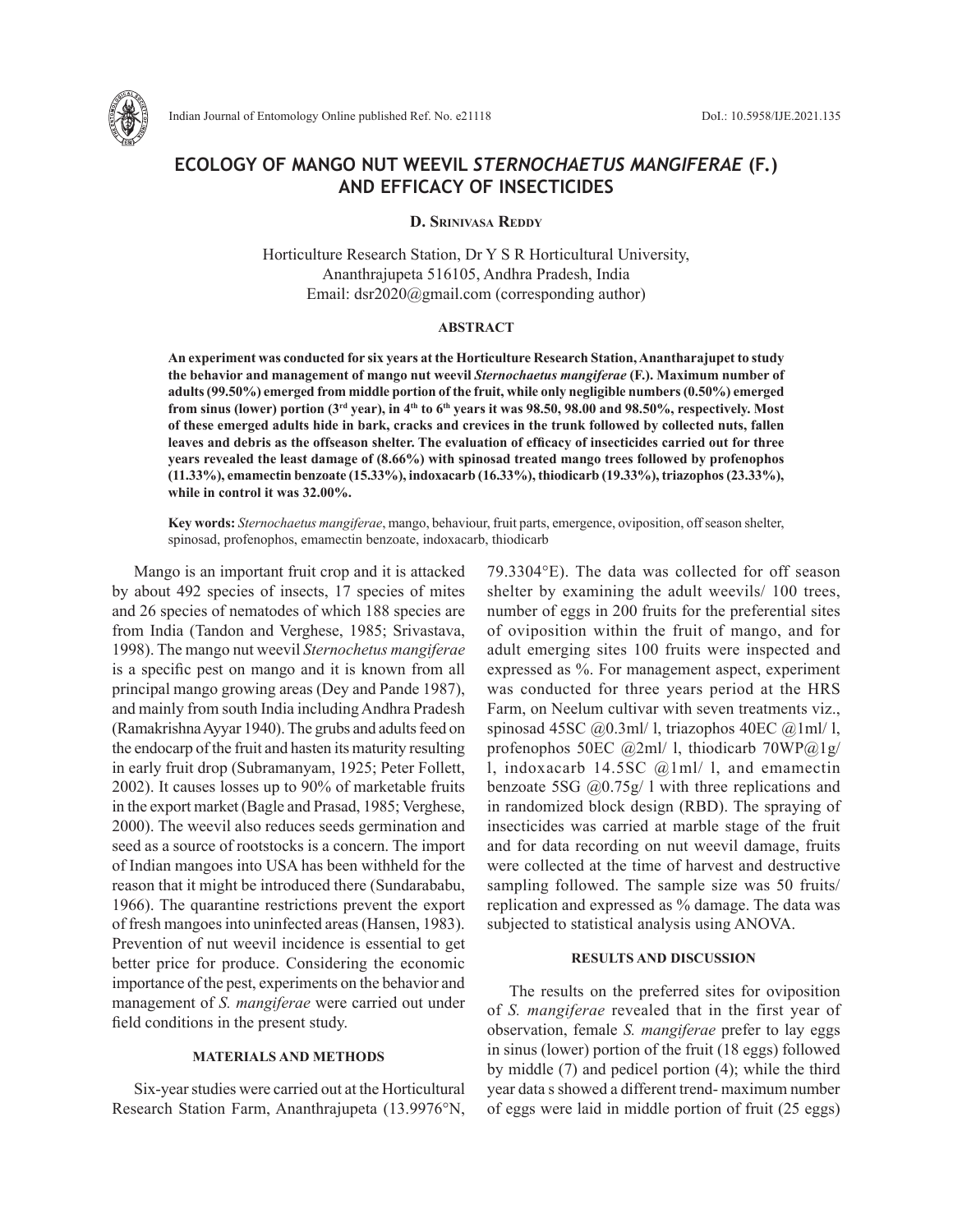followed by sinus (9 eggs) and pedicel (upper) with 7 eggs; and same trend was noticed later (IV, V and VI years) indicating that the *S. mangiferae* female prefers the fruit middle portion for oviposition (Table 1). In contrast, females were observed to oviposit on infested fruit (Hansen et al., 1989), and lay eggs mostly on the sinus of the fruit or sometimes on the stems (Shukla et al., 1985). The observations with regard to emerging sites of *S. mangiferae* indicated that maximum weevils emerged from middle portion of the fruit and negligible (0.50%) emerged from sinus (lower) portion (III year data); similarly in fourth, fifth and sixth years, 98.50, 98.00 and 98.50% emerging from middle portion,

respectively; the mean data over a four-years period revealed 98.62% emergence was from middle portion followed by 1.37% from sinus and negligible of 0.25% from pedicel part. Maximum number of *S.* weevils prefer to hide in trunk bark, cracks and crevices (11.67) followed by leftover and collected nuts (3.83) and fallen leaves and debris (2.17). Pinese and Holmes (2005) indicated that adult weevils can live for two years, so even with a crop failure in one season some weevils can survive into the following year through hide in trunk bark. Robert et al. (2006) noted that weevils overwinter under loose bark around the base of mango trees or in the forks of branches.

|  | Table 1. Behavioural biology of S. mangiferae |  |  |  |
|--|-----------------------------------------------|--|--|--|
|--|-----------------------------------------------|--|--|--|

| Portion of fruit part       | 1 year         | II year        | III year       | IV year | V year         | VI year | Mean  |
|-----------------------------|----------------|----------------|----------------|---------|----------------|---------|-------|
| Oviposition sites           |                |                |                |         |                |         |       |
| Pedicel (Upper)             | $4*$           | 8              | 7              | 9       | 9              | 9       | 7.67  |
| Middle                      | 7              | 21             | 25             | 25      | 25             | 23      | 21.00 |
| Sinus (lower)               | 18             | 5              | 9              | 12      | 12             | 12      | 11.33 |
| Emergence of adults $(\% )$ |                |                |                |         |                |         |       |
| Pedicel (Upper)             | 0.00           | 0.00           | 1.00           | 0.00    | 0.25           | 0.00    | 0.00  |
| Middle                      | 99.50          | 98.50          | 98.00          | 98.50   | 98.62          | 99.50   | 98.50 |
| Sinus (lower)               | 0.50           | 1.50           | 2.00           | 1.50    | 1.37           | 0.50    | 1.50  |
| Off season shelters         |                |                |                |         |                |         |       |
| Trunk bark, crack and       | $12^{#}$       | 8              | 13             | 14      | 12             | 11      | 11.67 |
| crevices                    |                |                |                |         |                |         |       |
| Fallen leaves and debris    | $\overline{2}$ | $\overline{2}$ | $\overline{2}$ | 2       | $\overline{2}$ | 3       | 2.17  |
| Leftover and collected nuts | 3              | 3              | 4              | 4       | 5              | 4       | 3.83  |

\*Number of eggs/200 fruits; # Number of weevils/ 100 trees

Table 2. Efficacy of insecticides against *S. mangiferae*

| Treatments                          | damage $(\% )$ |         |          |             |  |  |
|-------------------------------------|----------------|---------|----------|-------------|--|--|
|                                     | I year         | II year | III year | Pooled Mean |  |  |
| Spinosad 45SC $(20.3 \text{ ml}/1)$ | 8.00           | 10.00   | 8.00     | 8.66        |  |  |
|                                     | (16.42)        | (18.43) | (16.42)  | (17.11)     |  |  |
| Triazophos 40EC $@1$ ml/ 1          | 24.00          | 25.00   | 21.00    | 23.33       |  |  |
|                                     | (29.32)        | (29.99) | (27.26)  | (28.87)     |  |  |
| Profenophos $50EC(a)2$ ml/ 1        | 10.00          | 13.00   | 11.00    | 11.33       |  |  |
|                                     | (18.43)        | (21.13) | (19.36)  | (19.66)     |  |  |
| Thiodicarb $70WP@1g/1$              | 17.00          | 20.00   | 21.00    | 19.33       |  |  |
|                                     | (24.34)        | (26.55) | (27.26)  | (26.07)     |  |  |
| Indoxacarb14.5SC@1 ml/1             | 15.00          | 16.00   | 18.00    | 16.33       |  |  |
|                                     | (22.78)        | (23.57) | (25.09)  | (23.83)     |  |  |
| Emamectin benzoate 5SG $(20.75g/1)$ | 14.00          | 15.00   | 17.00    | 15.33       |  |  |
|                                     | (21.96)        | (22.78) | (24.34)  | (23.04)     |  |  |
| Control                             | 30.00          | 32.00   | 34.00    | 32.00       |  |  |
|                                     | (33.20)        | (34.44) | (35.65)  | (34.44)     |  |  |
| $CD (p=0.05)$                       | 4.04           | 3.83    | 3.77     | 2.92        |  |  |
| <b>SEM</b>                          | 1.85           | 1.24    | 1.22     | 0.94        |  |  |

Figures in parentheses arc sign  $\sqrt{\frac{9}{6}}$  transformed values